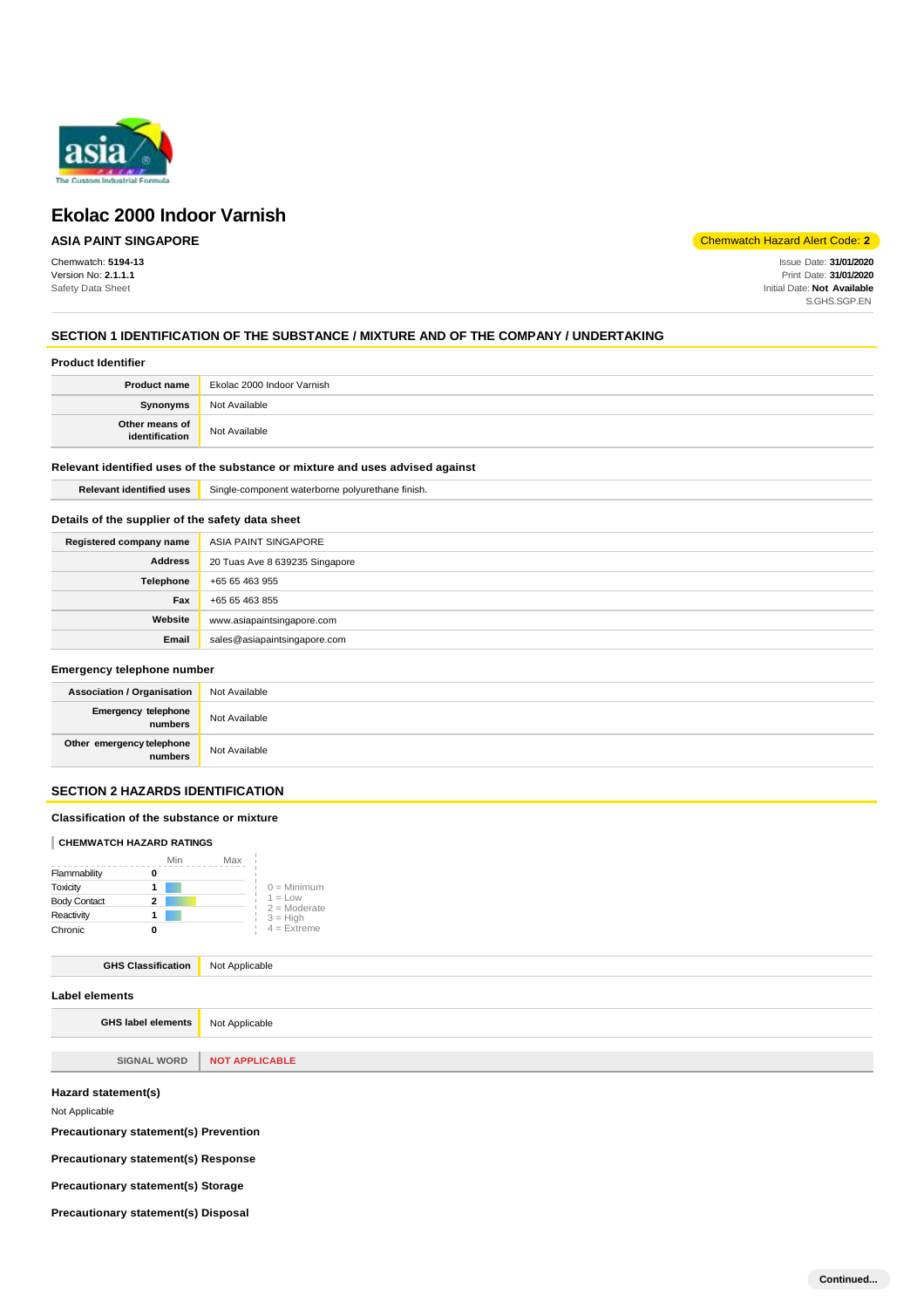# **SECTION 3 COMPOSITION / INFORMATION ON INGREDIENTS**

#### **Substances**

See section below for composition of Mixtures

#### **Mixtures**

| <b>CAS No</b> | %[weight] | Name                                       |
|---------------|-----------|--------------------------------------------|
| 57-55-6       | <5        | propylene glycol                           |
| 111-76-2      | - 35      | ethylene glycol monobutyl ether            |
| Not Available | <5        | film forming aid                           |
|               | balance   | Ingredients determined not to be hazardous |

The specific chemical identity and/or exact percentage (concentration) of composition has been withheld as a trade secret.

#### **SECTION 4 FIRST AID MEASURES**

#### **Description of first aid measures**

| <b>Eye Contact</b>  | If this product comes in contact with the eyes:<br>Wash out immediately with fresh running water.<br>Ensure complete irrigation of the eye by keeping eyelids apart and away from eye and moving the eyelids by occasionally lifting the upper and lower lids.<br>Seek medical attention without delay; if pain persists or recurs seek medical attention.<br>Removal of contact lenses after an eye injury should only be undertaken by skilled personnel.                                |
|---------------------|--------------------------------------------------------------------------------------------------------------------------------------------------------------------------------------------------------------------------------------------------------------------------------------------------------------------------------------------------------------------------------------------------------------------------------------------------------------------------------------------|
| <b>Skin Contact</b> | If skin contact occurs:<br>Immediately remove all contaminated clothing, including footwear.<br>Flush skin and hair with running water (and soap if available).<br>Seek medical attention in event of irritation.                                                                                                                                                                                                                                                                          |
| Inhalation          | If fumes, aerosols or combustion products are inhaled remove from contaminated area.<br>Other measures are usually unnecessary.                                                                                                                                                                                                                                                                                                                                                            |
| Ingestion           | If swallowed do <b>NOT</b> induce vomiting.<br>If vomiting occurs, lean patient forward or place on left side (head-down position, if possible) to maintain open airway and prevent aspiration.<br>Observe the patient carefully.<br>Never give liquid to a person showing signs of being sleepy or with reduced awareness; i.e. becoming unconscious.<br>Give water to rinse out mouth, then provide liquid slowly and as much as casualty can comfortably drink.<br>Seek medical advice. |

#### **Indication of any immediate medical attention and special treatment needed**

For acute or short term repeated exposures to ethylene glycol:

- Early treatment of ingestion is important. Ensure emesis is satisfactory.
- Test and correct for metabolic acidosis and hypocalcaemia.
- Apply sustained diuresis when possible with hypertonic mannitol.
- Evaluate renal status and begin haemodialysis if indicated. [I.L.O]
- Rapid absorption is an indication that emesis or lavage is effective only in the first few hours. Cathartics and charcoal are generally not effective.
- ▶ Correct acidosis, fluid/electrolyte balance and respiratory depression in the usual manner. Systemic acidosis (below 7.2) can be treated with intravenous sodium bicarbonate solution. Ethanol therapy prolongs the half-life of ethylene glycol and reduces the formation of toxic metabolites.
- 
- Pyridoxine and thiamine are cofactors for ethylene glycol metabolism and should be given (50 to 100 mg respectively) intramuscularly, four times per day for 2 days. Magnesium is also a cofactor and should be replenished. The status of 4-methylpyrazole, in the treatment regime, is still uncertain. For clearance of the material and its metabolites,
	- haemodialysis is much superior to peritoneal dialysis.

#### [Ellenhorn and Barceloux: Medical Toxicology]

It has been suggested that there is a need for establishing a new biological exposure limit before a workshift that is clearly below 100 mmol ethoxy-acetic acids per mole creatinine in morning urine of people occupationally exposed to ethylene glycol ethers. This arises from the finding that an increase in urinary stones may be associated with such exposures. *Laitinen J., et al: Occupational & Environmental Medicine 1996; 53, 595-600*

### **SECTION 5 FIREFIGHTING MEASURES**

#### **Extinguishing media**

| There is no restriction on the type of extinguisher which may be used. |
|------------------------------------------------------------------------|
| Use extinguishing media suitable for surrounding area.                 |

# **Special hazards arising from the substrate or mixture**

| opecial hazards arising from the substrate of mixture |                                                                                                                                                                                                                                                                                                                                                                                                                                                                                                                                                           |  |
|-------------------------------------------------------|-----------------------------------------------------------------------------------------------------------------------------------------------------------------------------------------------------------------------------------------------------------------------------------------------------------------------------------------------------------------------------------------------------------------------------------------------------------------------------------------------------------------------------------------------------------|--|
| <b>Fire Incompatibility</b>                           | Avoid contamination with oxidising agents i.e. nitrates, oxidising acids, chlorine bleaches, pool chlorine etc. as ignition may result                                                                                                                                                                                                                                                                                                                                                                                                                    |  |
| Advice for firefighters                               |                                                                                                                                                                                                                                                                                                                                                                                                                                                                                                                                                           |  |
| <b>Fire Fighting</b>                                  | Alert Fire Brigade and tell them location and nature of hazard.<br>Wear breathing apparatus plus protective gloves in the event of a fire.<br>Prevent, by any means available, spillage from entering drains or water courses.<br>Use fire fighting procedures suitable for surrounding area.<br><b>DO NOT</b> approach containers suspected to be hot.<br>Cool fire exposed containers with water spray from a protected location.<br>If safe to do so, remove containers from path of fire.<br>Equipment should be thoroughly decontaminated after use. |  |
| <b>Fire/Explosion Hazard</b>                          | • Non combustible.<br>Not considered to be a significant fire risk.<br>Expansion or decomposition on heating may lead to violent rupture of containers.                                                                                                                                                                                                                                                                                                                                                                                                   |  |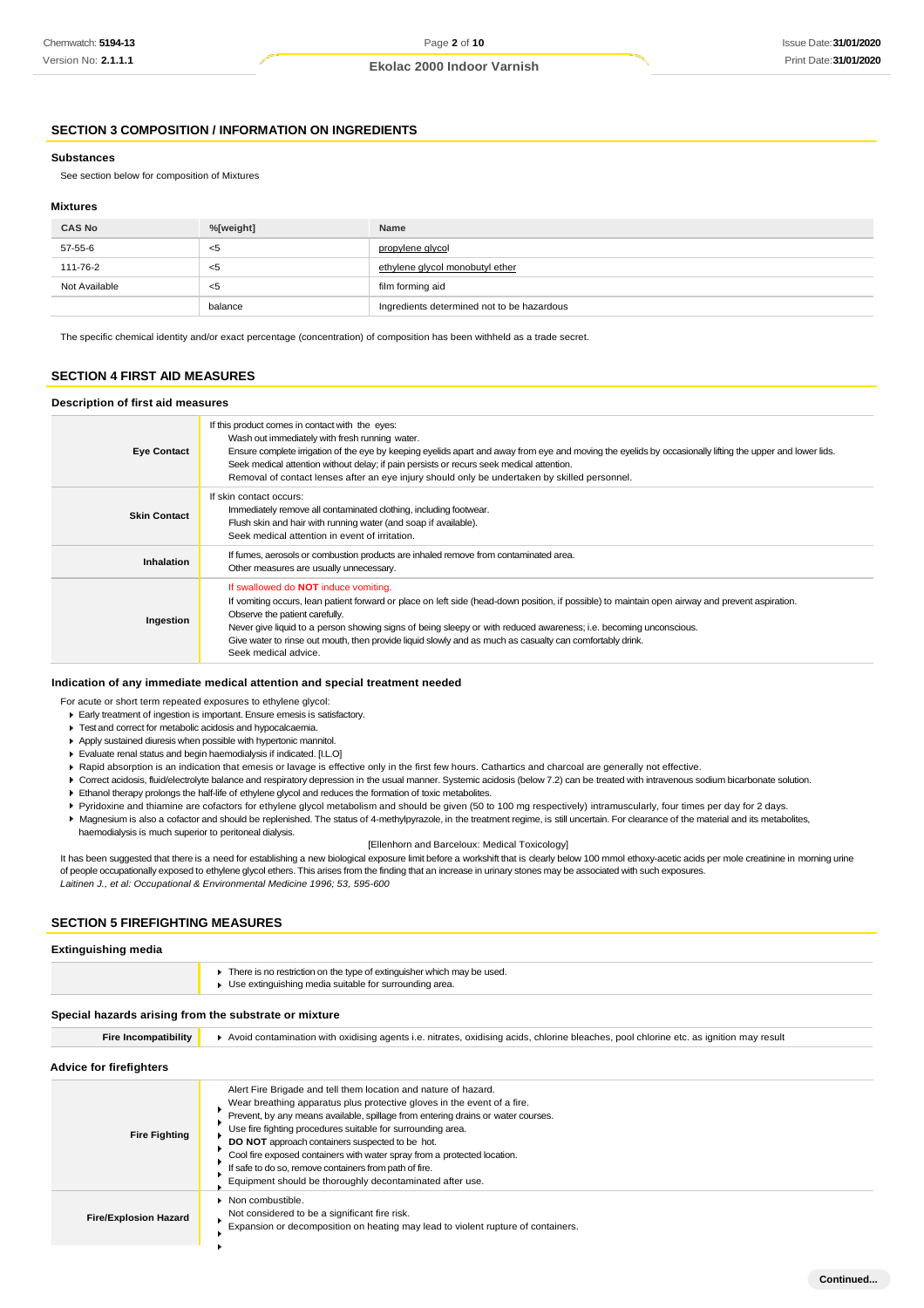Decomposes on heating and may produce toxic fumes of carbon monoxide (CO).

May emit acrid smoke.

Decomposition may produce toxic fumes of,: carbon dioxide (CO2), other pyrolysis products typical of burning organic materialMay emit poisonous fumes.May emit corrosive fumes.

## **SECTION 6 ACCIDENTAL RELEASE MEASURES**

# **Personal precautions, protective equipment and emergency procedures**

| <b>Minor Spills</b> | Clean up all spills immediately.<br>Avoid breathing vapours and contact with skin and eyes.<br>Control personal contact with the substance, by using protective equipment.<br>Contain and absorb spill with sand, earth, inert material or vermiculite.<br>Wipe up.<br>Place in a suitable, labelled container for waste disposal.                                                                                                                                                                                                                                                                                                                                                                                                                                                                                               |
|---------------------|----------------------------------------------------------------------------------------------------------------------------------------------------------------------------------------------------------------------------------------------------------------------------------------------------------------------------------------------------------------------------------------------------------------------------------------------------------------------------------------------------------------------------------------------------------------------------------------------------------------------------------------------------------------------------------------------------------------------------------------------------------------------------------------------------------------------------------|
| <b>Major Spills</b> | Moderate hazard.<br>Clear area of personnel and move upwind.<br>Alert Fire Brigade and tell them location and nature of hazard.<br>Wear breathing apparatus plus protective gloves.<br>Prevent, by any means available, spillage from entering drains or water course.<br>Stop leak if safe to do so.<br>Contain spill with sand, earth or vermiculite.<br>Collect recoverable product into labelled containers for recycling.<br>Neutralise/decontaminate residue (see Section 13 for specific agent).<br>Collect solid residues and seal in labelled drums for disposal.<br>Wash area and prevent runoff into drains.<br>After clean up operations, decontaminate and launder all protective clothing and equipment before storing and re-using.<br>If contamination of drains or waterways occurs, advise emergency services. |
|                     | Personal Protective Equipment advice is contained in Section 8 of the SDS.                                                                                                                                                                                                                                                                                                                                                                                                                                                                                                                                                                                                                                                                                                                                                       |

# **SECTION 7 HANDLING AND STORAGE**

| Precautions for safe handling |                                                                                                                                                                                                                                                                                                                                                                                                                                                                                                                                                                                                                                                                                                                                                                                                                                                                                        |
|-------------------------------|----------------------------------------------------------------------------------------------------------------------------------------------------------------------------------------------------------------------------------------------------------------------------------------------------------------------------------------------------------------------------------------------------------------------------------------------------------------------------------------------------------------------------------------------------------------------------------------------------------------------------------------------------------------------------------------------------------------------------------------------------------------------------------------------------------------------------------------------------------------------------------------|
| Safe handling                 | <b>DO NOT</b> allow clothing wet with material to stay in contact with skin<br>Avoid all personal contact, including inhalation.<br>Wear protective clothing when risk of exposure occurs.<br>Use in a well-ventilated area.<br>Avoid contact with moisture.<br>Avoid contact with incompatible materials.<br>When handling, <b>DO NOT</b> eat, drink or smoke.<br>Keep containers securely sealed when not in use.<br>Avoid physical damage to containers.<br>Always wash hands with soap and water after handling.<br>Work clothes should be laundered separately. Launder contaminated clothing before re-use.<br>Use good occupational work practice.<br>Observe manufacturer's storage and handling recommendations contained within this SDS.<br>Atmosphere should be regularly checked against established exposure standards to ensure safe working conditions are maintained. |
| Other information             | Store in original containers.<br>Keep containers securely sealed.<br>Store in a cool, dry, well-ventilated area.<br>Store away from incompatible materials and foodstuff containers.<br>Protect containers against physical damage and check regularly for leaks.<br>Observe manufacturer's storage and handling recommendations contained within this SDS.                                                                                                                                                                                                                                                                                                                                                                                                                                                                                                                            |

### **Conditions for safe storage, including any incompatibilities**

| Suitable container      | Polyethylene or polypropylene container.<br>Packing as recommended by manufacturer.<br>Check all containers are clearly labelled and free from leaks. |
|-------------------------|-------------------------------------------------------------------------------------------------------------------------------------------------------|
| Storage incompatibility | Avoid reaction with oxidising agents                                                                                                                  |

# **SECTION 8 EXPOSURE CONTROLS / PERSONAL PROTECTION**

### **Control parameters**

# **OCCUPATIONAL EXPOSURE LIMITS (OEL)**

| Source                                                          | Ingredient                      | <b>Material name</b>   | <b>TWA</b>         | <b>STEL</b>   | Peak          | <b>Notes</b>  |
|-----------------------------------------------------------------|---------------------------------|------------------------|--------------------|---------------|---------------|---------------|
| Singapore Permissible<br>Exposure Limits of Toxic<br>Substances | ethylene glycol monobutyl ether | 2-Butoxyethanol (EGBE) | 121 mg/m3 / 25 ppm | Not Available | Not Available | Not Available |

# **EMERGENCY LIMITS**

| Ingredient       | Material name                                                        | TEEL-1            | TEEL-2     | TEEL-3     |
|------------------|----------------------------------------------------------------------|-------------------|------------|------------|
| propylene glycol | Propylene glycol; (1,2-Propanediol)                                  | $30 \text{ ma/m}$ | 1300 mg/m3 | 7900 mg/m3 |
|                  | ethylene glycol monobutyl ether Butoxyethanol, 2-; (Glycol ether EB) | 20 ppm            | 20 ppm     | 700 ppm    |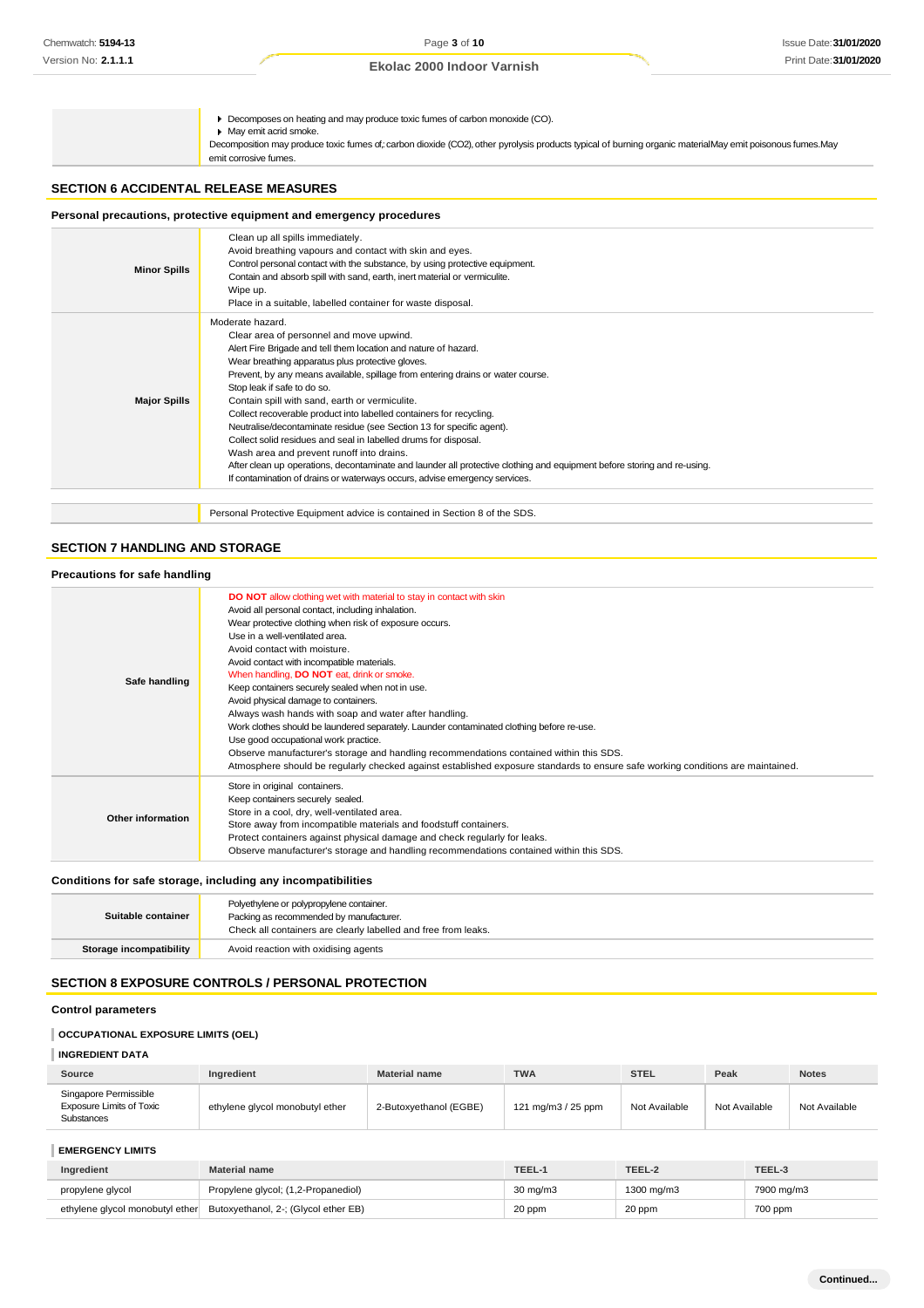| Ingredient                              | Original IDLH | <b>Revised IDLH</b> |
|-----------------------------------------|---------------|---------------------|
| propylene glycol                        | Not Available | Not Available       |
| ethylene glycol monobutyl ether 700 ppm |               | 700 [Unch] ppm      |
| film forming aid                        | Not Available | Not Available       |

| <b>Exposure controls</b>            |                                                                                                                                                                                                                                                                                                                                                                                                                                                                                                                                                                                                                                                                                                                                                                                                                                                                                                                                                                                                                                                                                                                                                                                                                                                                                                                                                                                                                                                                                                                                                                                                                                                                                                                                                                                                                                                                                                                                                                                                                                                                                                                                                                                                                                                                                                                                                          |                                  |                                                                                                                                                    |  |
|-------------------------------------|----------------------------------------------------------------------------------------------------------------------------------------------------------------------------------------------------------------------------------------------------------------------------------------------------------------------------------------------------------------------------------------------------------------------------------------------------------------------------------------------------------------------------------------------------------------------------------------------------------------------------------------------------------------------------------------------------------------------------------------------------------------------------------------------------------------------------------------------------------------------------------------------------------------------------------------------------------------------------------------------------------------------------------------------------------------------------------------------------------------------------------------------------------------------------------------------------------------------------------------------------------------------------------------------------------------------------------------------------------------------------------------------------------------------------------------------------------------------------------------------------------------------------------------------------------------------------------------------------------------------------------------------------------------------------------------------------------------------------------------------------------------------------------------------------------------------------------------------------------------------------------------------------------------------------------------------------------------------------------------------------------------------------------------------------------------------------------------------------------------------------------------------------------------------------------------------------------------------------------------------------------------------------------------------------------------------------------------------------------|----------------------------------|----------------------------------------------------------------------------------------------------------------------------------------------------|--|
| Appropriate engineering<br>controls | Engineering controls are used to remove a hazard or place a barrier between the worker and the hazard. Well-designed engineering controls can be highly<br>effective in protecting workers and will typically be independent of worker interactions to provide this high level of protection.<br>The basic types of engineering controls are:<br>Process controls which involve changing the way a job activity or process is done to reduce the risk.<br>Enclosure and/or isolation of emission source which keeps a selected hazard "physically" away from the worker and ventilation that strategically "adds" and<br>"removes" air in the work environment. Ventilation can remove or dilute an air contaminant if designed properly. The design of a ventilation system must match<br>the particular process and chemical or contaminant in use.<br>Employers may need to use multiple types of controls to prevent employee overexposure.<br>Local exhaust ventilation usually required. If risk of overexposure exists, wear approved respirator. Correct fit is essential to obtain adequate protection.<br>Supplied-air type respirator may be required in special circumstances. Correct fit is essential to ensure adequate protection.<br>An approved self contained breathing apparatus (SCBA) may be required in some situations.<br>Provide adequate ventilation in warehouse or closed storage area. Air contaminants generated in the workplace possess varying "escape" velocities which, in<br>turn, determine the "capture velocities" of fresh circulating air required to effectively remove the contaminant.<br>Type of Contaminant:<br>solvent, vapours, degreasing etc., evaporating from tank (in still air).<br>aerosols, fumes from pouring operations, intermittent container filling, low speed conveyer transfers, welding, spray drift, plating<br>acid fumes, pickling (released at low velocity into zone of active generation)<br>direct spray, spray painting in shallow booths, drum filling, conveyer loading, crusher dusts, gas discharge (active generation into<br>zone of rapid air motion)<br>grinding, abrasive blasting, tumbling, high speed wheel generated dusts (released at high initial velocity into zone of very high rapid<br>air motion).<br>Within each range the appropriate value depends on: |                                  | Air Speed:<br>0.25-0.5 m/s (50-100<br>f/min.)<br>0.5-1 m/s (100-200<br>f/min.)<br>1-2.5 m/s (200-500<br>f/min.)<br>2.5-10 m/s (500-2000<br>f/min.) |  |
|                                     | Lower end of the range                                                                                                                                                                                                                                                                                                                                                                                                                                                                                                                                                                                                                                                                                                                                                                                                                                                                                                                                                                                                                                                                                                                                                                                                                                                                                                                                                                                                                                                                                                                                                                                                                                                                                                                                                                                                                                                                                                                                                                                                                                                                                                                                                                                                                                                                                                                                   | Upper end of the range           |                                                                                                                                                    |  |
|                                     | 1: Room air currents minimal or favourable to capture                                                                                                                                                                                                                                                                                                                                                                                                                                                                                                                                                                                                                                                                                                                                                                                                                                                                                                                                                                                                                                                                                                                                                                                                                                                                                                                                                                                                                                                                                                                                                                                                                                                                                                                                                                                                                                                                                                                                                                                                                                                                                                                                                                                                                                                                                                    | 1: Disturbing room air currents  |                                                                                                                                                    |  |
|                                     |                                                                                                                                                                                                                                                                                                                                                                                                                                                                                                                                                                                                                                                                                                                                                                                                                                                                                                                                                                                                                                                                                                                                                                                                                                                                                                                                                                                                                                                                                                                                                                                                                                                                                                                                                                                                                                                                                                                                                                                                                                                                                                                                                                                                                                                                                                                                                          | 2: Contaminants of high toxicity |                                                                                                                                                    |  |
|                                     | 2: Contaminants of low toxicity or of nuisance value only.                                                                                                                                                                                                                                                                                                                                                                                                                                                                                                                                                                                                                                                                                                                                                                                                                                                                                                                                                                                                                                                                                                                                                                                                                                                                                                                                                                                                                                                                                                                                                                                                                                                                                                                                                                                                                                                                                                                                                                                                                                                                                                                                                                                                                                                                                               |                                  |                                                                                                                                                    |  |
|                                     | 3: Intermittent, low production.                                                                                                                                                                                                                                                                                                                                                                                                                                                                                                                                                                                                                                                                                                                                                                                                                                                                                                                                                                                                                                                                                                                                                                                                                                                                                                                                                                                                                                                                                                                                                                                                                                                                                                                                                                                                                                                                                                                                                                                                                                                                                                                                                                                                                                                                                                                         | 3: High production, heavy use    |                                                                                                                                                    |  |
|                                     | 4: Large hood or large air mass in motion<br>4: Small hood-local control only                                                                                                                                                                                                                                                                                                                                                                                                                                                                                                                                                                                                                                                                                                                                                                                                                                                                                                                                                                                                                                                                                                                                                                                                                                                                                                                                                                                                                                                                                                                                                                                                                                                                                                                                                                                                                                                                                                                                                                                                                                                                                                                                                                                                                                                                            |                                  |                                                                                                                                                    |  |
|                                     | Simple theory shows that air velocity falls rapidly with distance away from the opening of a simple extraction pipe. Velocity generally decreases with the square<br>of distance from the extraction point (in simple cases). Therefore the air speed at the extraction point should be adjusted, accordingly, after reference to<br>distance from the contaminating source. The air velocity at the extraction fan, for example, should be a minimum of 1-2 m/s (200-400 f/min) for extraction of<br>solvents generated in a tank 2 meters distant from the extraction point. Other mechanical considerations, producing performance deficits within the extraction<br>apparatus, make it essential that theoretical air velocities are multiplied by factors of 10 or more when extraction systems are installed or used.                                                                                                                                                                                                                                                                                                                                                                                                                                                                                                                                                                                                                                                                                                                                                                                                                                                                                                                                                                                                                                                                                                                                                                                                                                                                                                                                                                                                                                                                                                                              |                                  |                                                                                                                                                    |  |
| <b>Personal protection</b>          |                                                                                                                                                                                                                                                                                                                                                                                                                                                                                                                                                                                                                                                                                                                                                                                                                                                                                                                                                                                                                                                                                                                                                                                                                                                                                                                                                                                                                                                                                                                                                                                                                                                                                                                                                                                                                                                                                                                                                                                                                                                                                                                                                                                                                                                                                                                                                          |                                  |                                                                                                                                                    |  |
| Eye and face protection             | Safety glasses with side shields.<br>• Chemical goggles.<br>Contact lenses may pose a special hazard; soft contact lenses may absorb and concentrate irritants. A written policy document, describing the wearing of<br>lenses or restrictions on use, should be created for each workplace or task. This should include a review of lens absorption and adsorption for the class of<br>chemicals in use and an account of injury experience. Medical and first-aid personnel should be trained in their removal and suitable equipment should be<br>readily available. In the event of chemical exposure, begin eye irrigation immediately and remove contact lens as soon as practicable. Lens should be removed<br>at the first signs of eye redness or irritation - lens should be removed in a clean environment only after workers have washed hands thoroughly. [CDC NIOSH<br>Current Intelligence Bulletin 59], [AS/NZS 1336 or national equivalent]                                                                                                                                                                                                                                                                                                                                                                                                                                                                                                                                                                                                                                                                                                                                                                                                                                                                                                                                                                                                                                                                                                                                                                                                                                                                                                                                                                                             |                                  |                                                                                                                                                    |  |
| <b>Skin protection</b>              | See Hand protection below                                                                                                                                                                                                                                                                                                                                                                                                                                                                                                                                                                                                                                                                                                                                                                                                                                                                                                                                                                                                                                                                                                                                                                                                                                                                                                                                                                                                                                                                                                                                                                                                                                                                                                                                                                                                                                                                                                                                                                                                                                                                                                                                                                                                                                                                                                                                |                                  |                                                                                                                                                    |  |
| <b>Hands/feet protection</b>        | ▶ Wear chemical protective gloves, e.g. PVC.<br>• Wear safety footwear or safety gumboots, e.g. Rubber<br>NOTE:<br>The material may produce skin sensitisation in predisposed individuals. Care must be taken, when removing gloves and other protective equipment, to avoid<br>all possible skin contact.<br>▶ Contaminated leather items, such as shoes, belts and watch-bands should be removed and destroyed.<br>The selection of suitable gloves does not only depend on the material, but also on further marks of quality which vary from manufacturer to manufacturer. Where<br>the chemical is a preparation of several substances, the resistance of the glove material can not be calculated in advance and has therefore to be checked prior<br>to the application.<br>The exact break through time for substances has to be obtained from the manufacturer of the protective gloves and has to be observed when making a final<br>choice.<br>Suitability and durability of glove type is dependent on usage. Important factors in the selection of gloves include:<br>Frequency and duration of contact,<br>• chemical resistance of glove material,<br>▶ glove thickness and<br>$\bullet$ dexterity<br>Select gloves tested to a relevant standard (e.g. Europe EN 374, US F739, AS/NZS 2161.1 or national equivalent).<br>▶ When prolonged or frequently repeated contact may occur, a glove with a protection class of 5 or higher (breakthrough time greater than 240 minutes<br>according to EN 374, AS/NZS 2161.10.1 or national equivalent) is recommended.<br>> When only brief contact is expected, a glove with a protection class of 3 or higher (breakthrough time greater than 60 minutes according to EN 374, AS/NZS<br>2161.10.1 or national equivalent) is recommended.                                                                                                                                                                                                                                                                                                                                                                                                                                                                                                                                                     |                                  |                                                                                                                                                    |  |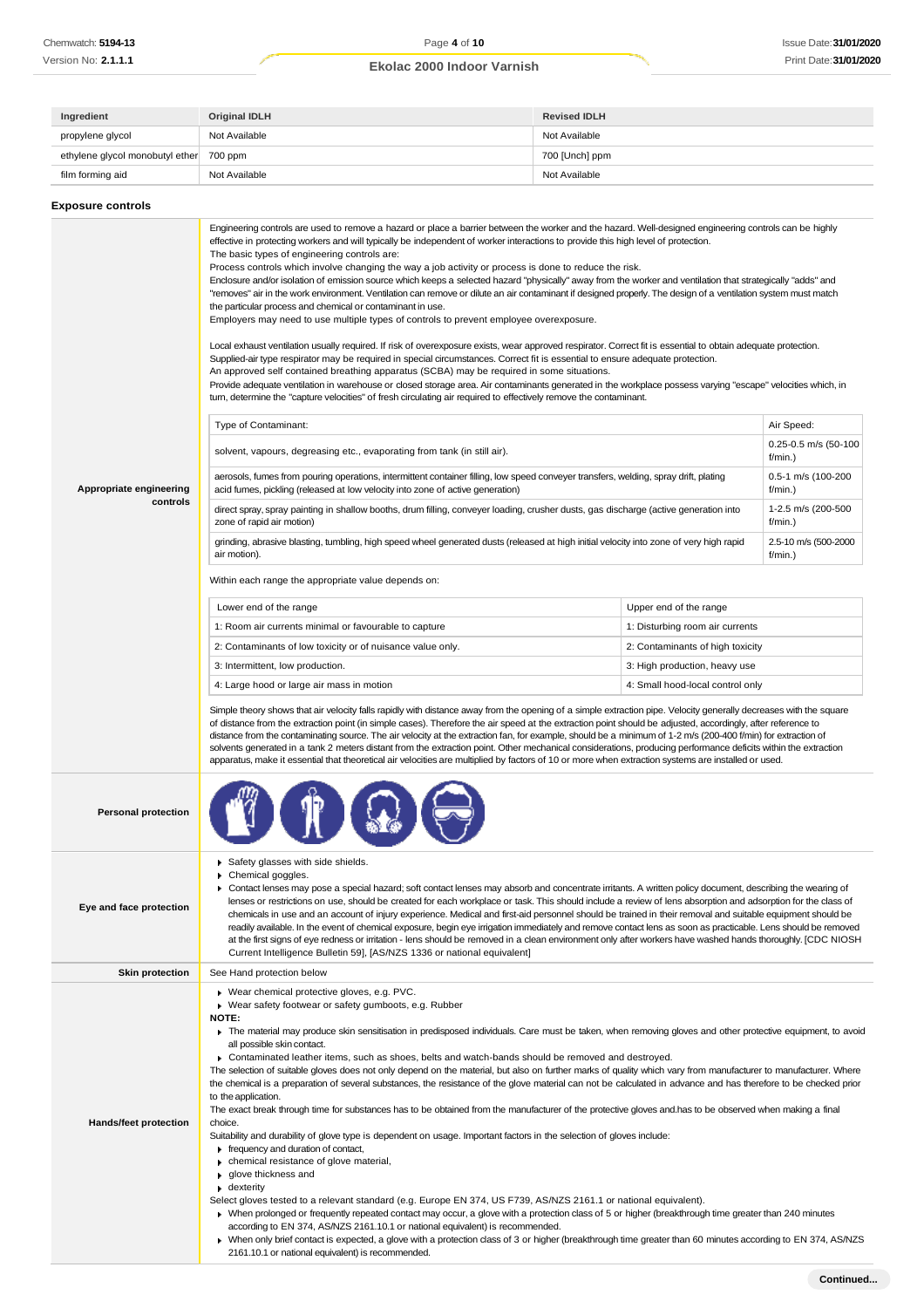|                        | Some glove polymer types are less affected by movement and this should be taken into account when considering gloves for long-term use.<br>Contaminated gloves should be replaced.<br>Gloves must only be wom on clean hands. After using gloves, hands should be washed and dried thoroughly. Application of a non-perfumed moisturiser is<br>recommended. |
|------------------------|-------------------------------------------------------------------------------------------------------------------------------------------------------------------------------------------------------------------------------------------------------------------------------------------------------------------------------------------------------------|
| <b>Body protection</b> | See Other protection below                                                                                                                                                                                                                                                                                                                                  |
| Other protection       | Overalls.<br>P.V.C. apron.<br>Barrier cream.<br>Skin cleansing cream.<br>Eye wash unit.                                                                                                                                                                                                                                                                     |
| <b>Thermal hazards</b> | Not Available                                                                                                                                                                                                                                                                                                                                               |

### **Recommended material(s)**

**GLOVE SELECTION INDEX**

Glove selection is based on a modified presentation of the:

*"***Forsberg Clothing Performance Index".**

The effect(s) of the following substance(s) are taken into account in the *computergenerated* selection:

Ekolac 2000 Indoor Varnish

| <b>Material</b>             | <b>CPI</b> |
|-----------------------------|------------|
| <b>BUTYL</b>                | C          |
| NAT+NEOPR+NITRILE           | C          |
| <b>NATURAL RUBBER</b>       | C          |
| <b>NEOPRENE</b>             | C          |
| <b>NITRILE</b>              | C          |
| PE/EVAL/PE                  | C          |
| <b>PVA</b>                  | C          |
| <b>PVC</b>                  | C          |
| SARANEX-23                  | C          |
| ##ethylene glycol monobutyl | ether      |

#### \* CPI - Chemwatch Performance Index

A: Best Selection

B: Satisfactory; may degrade after 4 hours continuous immersion

C: Poor to Dangerous Choice for other than short term immersion

**NOTE**: As a series of factors will influence the actual performance of the glove, a final

selection must be based on detailed observation. -

\* Where the glove is to be used on a short term, casual or infrequent basis, factors such as "feel" or convenience (e.g. disposability), may dictate a choice of gloves which might otherwise be unsuitable following long-term or frequent use. A qualified practitioner should be consulted.

### **SECTION 9 PHYSICAL AND CHEMICAL PROPERTIES**

**Information on basic physical and chemical properties**

| Appearance                                      | Clear or coloured liquid; mixes with water. |                                                   |                |
|-------------------------------------------------|---------------------------------------------|---------------------------------------------------|----------------|
|                                                 |                                             |                                                   |                |
| <b>Physical state</b>                           | Liquid                                      | Relative density (Water = 1)                      | ~1             |
| Odour                                           | Not Available                               | <b>Partition coefficient</b><br>n-octanol / water | Not Available  |
| <b>Odour threshold</b>                          | Not Available                               | Auto-ignition temperature<br>$(^{\circ}C)$        | Not Applicable |
| pH (as supplied)                                | Not Available                               | Decomposition<br>temperature                      | Not Available  |
| Melting point / freezing<br>point (°C)          | Not Available                               | <b>Viscosity (cSt)</b>                            | Not Available  |
| Initial boiling point and<br>boiling range (°C) | Not Available                               | Molecular weight (g/mol)                          | Not Applicable |
| Flash point (°C)                                | Not Applicable                              | <b>Taste</b>                                      | Not Available  |
| <b>Evaporation rate</b>                         | Not Available                               | <b>Explosive properties</b>                       | Not Available  |
| Flammability                                    | Not Applicable                              | <b>Oxidising properties</b>                       | Not Available  |
| Upper Explosive Limit (%)                       | Not Applicable                              | Surface Tension (dyn/cm or<br>$mN/m$ )            | Not Available  |
| Lower Explosive Limit (%)                       | Not Applicable                              | <b>Volatile Component (%vol)</b>                  | $6 - 10$       |
| Vapour pressure (kPa)                           | Not Available                               | Gas group                                         | Not Available  |
| Solubility in water (g/L)                       | Miscible                                    | pH as a solution (1%)                             | Not Available  |
| Vapour density (Air = 1)                        | Not Available                               | VOC g/L                                           | Not Available  |

### **SECTION 10 STABILITY AND REACTIVITY**

#### **Respiratory protection**

Type A-P Filter of sufficient capacity. (AS/NZS 1716 & 1715, EN 143:2000 & 149:2001, ANSI Z88 or national equivalent)

Where the concentration of gas/particulates in the breathing zone, approaches or exceeds the "Exposure Standard" (or ES), respiratory protection is required.

Degree of protection varies with both face-piece and Class of filter; the nature of protection varies with Type of filter.

| <b>Required Minimum</b><br><b>Protection Factor</b> | Half-Face<br>Respirator           | <b>Full-Face</b><br>Respirator | <b>Powered Air</b><br>Respirator       |
|-----------------------------------------------------|-----------------------------------|--------------------------------|----------------------------------------|
| up to $5 \times ES$                                 | A-AUS / Class 1<br>P <sub>2</sub> |                                | A-PAPR-AUS /<br>Class 1 P <sub>2</sub> |
| up to $25 \times ES$                                | Air-line*                         | $A-2$ P <sub>2</sub>           | A-PAPR-2 P2                            |
| up to $50 \times ES$                                | ۰                                 | $A-3P2$                        | ٠                                      |
| $50+ x ES$                                          |                                   | Air-line**                     |                                        |

#### ^ - Full-face

A(All classes) = Organic vapours, B AUS or B1 = Acid gasses, B2 = Acid gas or hydrogen cyanide(HCN), B3 = Acid gas or hydrogen cyanide(HCN), E = Sulfur dioxide(SO2), G = Agricultural chemicals,  $K =$  Ammonia(NH3), Hg = Mercury, NO = Oxides of nitrogen, MB = Methyl bromide, AX = Low boiling point organic compounds(below 65 degC)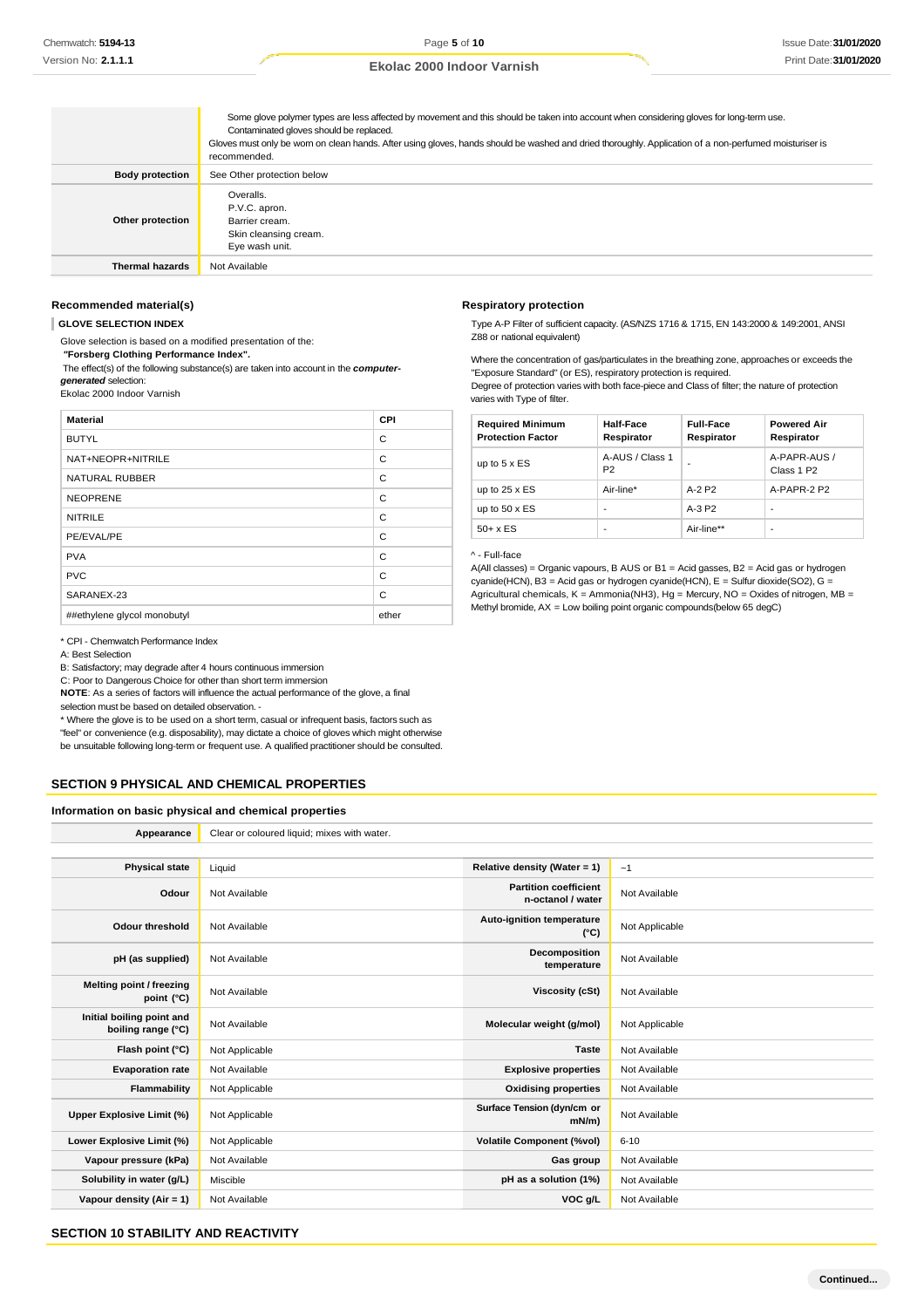| Reactivity                                 | See section 7                                                                                                                    |
|--------------------------------------------|----------------------------------------------------------------------------------------------------------------------------------|
| <b>Chemical stability</b>                  | Unstable in the presence of incompatible materials.<br>Product is considered stable.<br>Hazardous polymerisation will not occur. |
| Possibility of hazardous<br>reactions      | See section 7                                                                                                                    |
| <b>Conditions to avoid</b>                 | See section 7                                                                                                                    |
| Incompatible materials                     | See section 7                                                                                                                    |
| <b>Hazardous decomposition</b><br>products | See section 5                                                                                                                    |

# **SECTION 11 TOXICOLOGICAL INFORMATION**

# **Information on toxicological effects**

| Inhaled             | The material is not thought to produce either adverse health effects or irritation of the respiratory tract following inhalation (as classified by EC Directives<br>using animal models). Nevertheless, adverse systemic effects have been produced following exposure of animals by at least one other route and good hygiene<br>practice requires that exposure be kept to a minimum and that suitable control measures be used in an occupational setting.                                                                                                                                                                               |
|---------------------|---------------------------------------------------------------------------------------------------------------------------------------------------------------------------------------------------------------------------------------------------------------------------------------------------------------------------------------------------------------------------------------------------------------------------------------------------------------------------------------------------------------------------------------------------------------------------------------------------------------------------------------------|
| Ingestion           | Accidental ingestion of the material may be damaging to the health of the individual.<br>Considered an unlikely route of entry in commercial/industrial environments                                                                                                                                                                                                                                                                                                                                                                                                                                                                        |
| <b>Skin Contact</b> | The material is not thought to produce adverse health effects or skin irritation following contact (as classified by EC Directives using animal models).<br>Nevertheless, good hygiene practice requires that exposure be kept to a minimum and that suitable gloves be used in an occupational setting.<br>Open cuts, abraded or irritated skin should not be exposed to this material<br>Entry into the blood-stream, through, for example, cuts, abrasions or lesions, may produce systemic injury with harmful effects. Examine the skin prior to the use<br>of the material and ensure that any external damage is suitably protected. |
| Eye                 | Although the liquid is not thought to be an irritant (as classified by EC Directives), direct contact with the eye may produce transient discomfort characterised<br>by tearing or conjunctival redness (as with windburn).                                                                                                                                                                                                                                                                                                                                                                                                                 |
| <b>Chronic</b>      | Substance accumulation, in the human body, may occur and may cause some concern following repeated or long-term occupational exposure.<br>There is limited evidence that, skin contact with this product is more likely to cause a sensitisation reaction in some persons compared to the general<br>population.<br>There is some evidence from animal testing that exposure to this material may result in toxic effects to the unborn baby.<br>Based on experience with similar materials, there is a possibility that exposure to the material may reduce fertility in humans at levels which do not cause other<br>toxic effects.       |

| Ekolac 2000 Indoor Varnish         | <b>TOXICITY</b><br>Not Available                                                                                                                                                                                                | <b>IRRITATION</b><br>Not Available                                                                                                                         |  |
|------------------------------------|---------------------------------------------------------------------------------------------------------------------------------------------------------------------------------------------------------------------------------|------------------------------------------------------------------------------------------------------------------------------------------------------------|--|
| propylene glycol                   | <b>TOXICITY</b><br>Dermal (rabbit) LD50: >2000 mg/kg <sup>[1]</sup><br>Oral (rat) LD50: 20000 mg/kgd <sup>[2]</sup>                                                                                                             | <b>IRRITATION</b><br>Eye (rabbit): 100 mg - mild<br>Eye (rabbit): 500 mg/24h - mild<br>Skin(human):104 mg/3d Intermit Mod<br>Skin(human):500 mg/7days mild |  |
| ethylene glycol monobutyl<br>ether | <b>TOXICITY</b><br>dermal (rat) LD50: >2000 mg/kg <sup>[1]</sup><br>Inhalation (rat) LC50: 450 ppm/4H <sup>[2]</sup><br>Oral (rat) LD50: 250 mg/kg <sup>[2]</sup>                                                               | <b>IRRITATION</b><br>* [Union Carbide]<br>Eye (rabbit): 100 mg SEVERE<br>Eye (rabbit): 100 mg/24h-moderate<br>Skin (rabbit): 500 mg, open; mild            |  |
| Legend:                            | 1. Value obtained from Europe ECHA Registered Substances - Acute toxicity 2.* Value obtained from manufacturer's SDS. Unless otherwise specified data<br>extracted from RTECS - Register of Toxic Effect of chemical Substances |                                                                                                                                                            |  |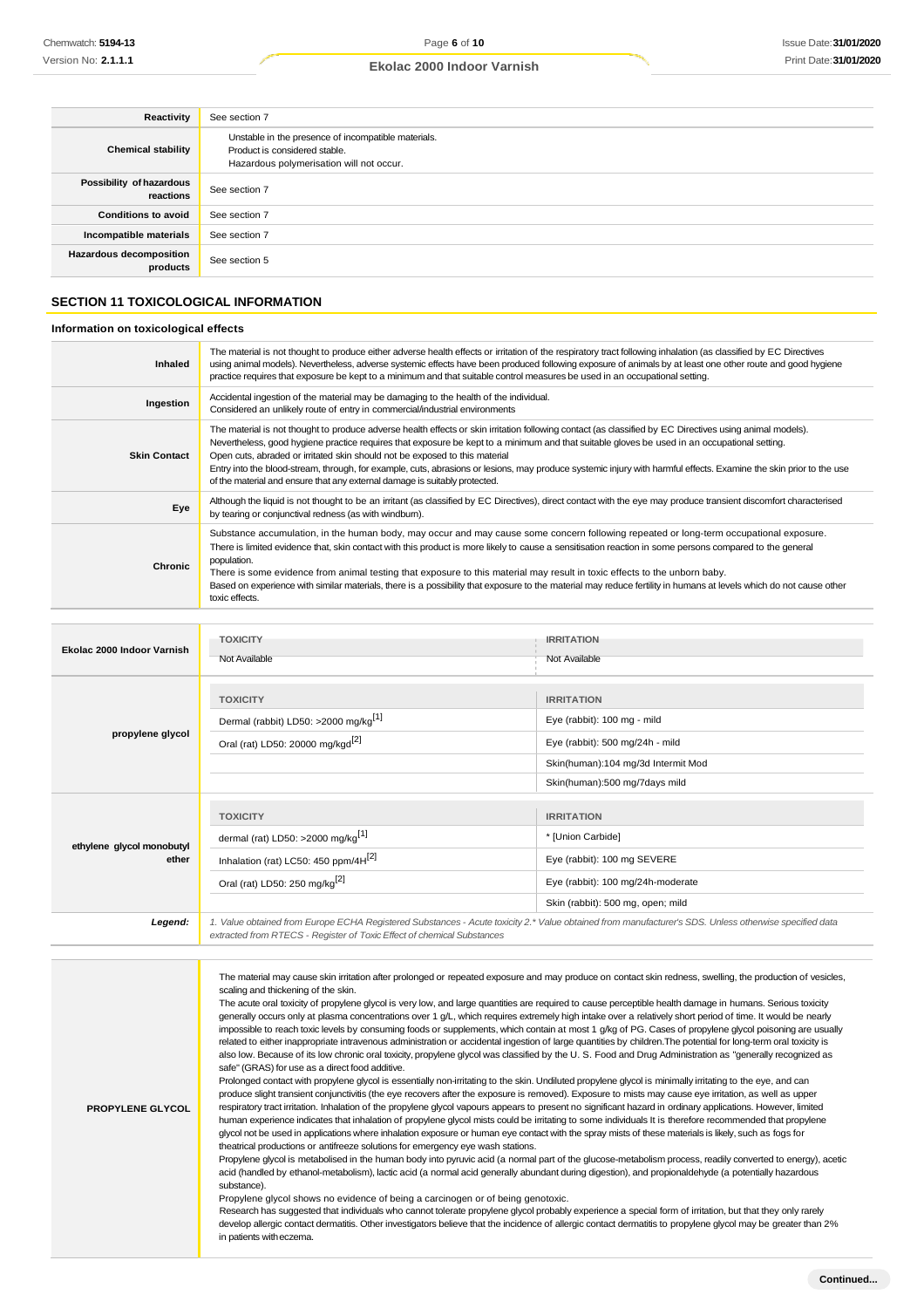|                                                  | One study strongly suggests a connection between airborne concentrations of propylene glycol in houses and development of asthma and allergic<br>reactions, such as rhinitis or hives in children<br>Another study suggested that the concentrations of PGEs (counted as the sum of propylene glycol and glycol ethers) in indoor air, particularly bedroom air,<br>is linked to increased risk of developing numerous respiratory and immune disorders in children, including asthma, hay fever, eczema, and allergies, with<br>increased risk ranging from 50% to 180%. This concentration has been linked to use of water-based paints and water-based system cleansers.<br>Patients with vulvodynia and interstitial cystitis may be especially sensitive to propylene glycol. Women suffering with yeast infections may also notice that<br>some over the counter creams can cause intense burning. Post menopausal women who require the use of an eostrogen cream may notice that brand<br>name creams made with propylene glycol often create extreme, uncomfortable burning along the vulva and perianal area. Additionally, some electronic<br>cigarette users who inhale propylene glycol vapor may experience dryness of the throat or shortness of breath. As an alternative, some suppliers will put<br>Vegetable Glycerin in the "e-liquid" for those who are allergic (or have bad reactions) to propylene glycol.<br>Adverse responses to intravenous administration of drugs which use PG as an excipient have been seen in a number of people, particularly with large<br>dosages thereof. Responses may include "hypotension, bradycardia QRS and T abnormalities on the ECG, arrhythmia, cardiac arrest, serum<br>hyperosmolality, lactic acidosis, and haemolysis". A high percentage (12% to 42%) of directly-injected propylene glycol is eliminated/secreted in urine<br>unaltered depending on dosage, with the remainder appearing in its glucuronide-form. The speed of renal filtration decreases as dosage increases, which<br>may be due to propylene glycol's mild anesthetic / CNS-depressant -properties as an alcohol. In one case, intravenous administration of propylene glycol-<br>suspended nitroglycerin to an elderly man may have induced coma and acidosis.<br>Propylene glycol is an approved food additive for dog food under the category of animal feed and is generally recognized as safe for dogs with an LD50 of<br>9 mL/kg. The LD50 is higher for most laboratory animals (20 mL/kg)                                                                                                                                                                                                                                                                                                                                                                                                                                                                                                                                                                                                                                                                                                                                                                                                                                                                                                                                                                                                                                                                                                                                                                                                                                                                                                                                                                                                                                                                                                                                                                                                                                                                                                                                                                                                                                                                                                                                                                                                                                                                                                                                                                                                                                                                                                                                                                                                                                                                                                                                                                                                                                                                                                                                                                                                                                                                                                                                                                                                                                                                                                                                                                                                                                                                                                                                                                                                                                                                                                                                                                                                                                                                                                                                                                                                                                                                                                                                                                                                                                                                                                                                                                                                                                                                                                                                                                                                                                                                                                                                                                                                                                                                                                                                                                                                                                                                                                                                                                                                                                                                                                                                                                                                                                                                                                                                                                                                                                                                                                                                                                                                                                                                                                                                                                                                                |
|--------------------------------------------------|-----------------------------------------------------------------------------------------------------------------------------------------------------------------------------------------------------------------------------------------------------------------------------------------------------------------------------------------------------------------------------------------------------------------------------------------------------------------------------------------------------------------------------------------------------------------------------------------------------------------------------------------------------------------------------------------------------------------------------------------------------------------------------------------------------------------------------------------------------------------------------------------------------------------------------------------------------------------------------------------------------------------------------------------------------------------------------------------------------------------------------------------------------------------------------------------------------------------------------------------------------------------------------------------------------------------------------------------------------------------------------------------------------------------------------------------------------------------------------------------------------------------------------------------------------------------------------------------------------------------------------------------------------------------------------------------------------------------------------------------------------------------------------------------------------------------------------------------------------------------------------------------------------------------------------------------------------------------------------------------------------------------------------------------------------------------------------------------------------------------------------------------------------------------------------------------------------------------------------------------------------------------------------------------------------------------------------------------------------------------------------------------------------------------------------------------------------------------------------------------------------------------------------------------------------------------------------------------------------------------------------------------------------------------------------------------------------------------------------------------------------------------------------------------------------------------------------------------------------------------------------------------------------------------------------------------------------------------------------------------------------------------------------------------------------------------------------------------------------------------------------------------------------------------------------------------------------------------------------------------------------------------------------------------------------------------------------------------------------------------------------------------------------------------------------------------------------------------------------------------------------------------------------------------------------------------------------------------------------------------------------------------------------------------------------------------------------------------------------------------------------------------------------------------------------------------------------------------------------------------------------------------------------------------------------------------------------------------------------------------------------------------------------------------------------------------------------------------------------------------------------------------------------------------------------------------------------------------------------------------------------------------------------------------------------------------------------------------------------------------------------------------------------------------------------------------------------------------------------------------------------------------------------------------------------------------------------------------------------------------------------------------------------------------------------------------------------------------------------------------------------------------------------------------------------------------------------------------------------------------------------------------------------------------------------------------------------------------------------------------------------------------------------------------------------------------------------------------------------------------------------------------------------------------------------------------------------------------------------------------------------------------------------------------------------------------------------------------------------------------------------------------------------------------------------------------------------------------------------------------------------------------------------------------------------------------------------------------------------------------------------------------------------------------------------------------------------------------------------------------------------------------------------------------------------------------------------------------------------------------------------------------------------------------------------------------------------------------------------------------------------------------------------------------------------------------------------------------------------------------------------------------------------------------------------------------------------------------------------------------------------------------------------------------------------------------------------------------------------------------------------------------------------------------------------------------------------------------------------------------------------------------------------------------------------------------------------------------------------------------------------------------------------------------------------------------------------------------------------------------------------------------------------------------------------------------------------------------------------------------------------------------------------------------------------------------------------------------------------------------------------------------------------------------------------------------------------------------------------------------------------------------------------------------------------------------------------------------------------------------------------------------------------------------------------------------------------------------------------------------------------------------------------------------------------------------------------------------------------------------------------------------------------------------------------------------------------------------------------------------------------------------------------------------------------------------------------------------------------------------------------------------------------------------------------------------------------------------------------------------------------------------------------------------------------------------------------------------------------------------------------------------------------------------------------------------------------------------------------------------------------------------------------------------------------------------------------------------------------------------------------------------------------------------------------------------------------------------------------------|
|                                                  | Similarly, propylene glycol is an approved food additive for human food as well. The exception is that it is prohibited for use in food for cats due to links to<br>Heinz body anemia.                                                                                                                                                                                                                                                                                                                                                                                                                                                                                                                                                                                                                                                                                                                                                                                                                                                                                                                                                                                                                                                                                                                                                                                                                                                                                                                                                                                                                                                                                                                                                                                                                                                                                                                                                                                                                                                                                                                                                                                                                                                                                                                                                                                                                                                                                                                                                                                                                                                                                                                                                                                                                                                                                                                                                                                                                                                                                                                                                                                                                                                                                                                                                                                                                                                                                                                                                                                                                                                                                                                                                                                                                                                                                                                                                                                                                                                                                                                                                                                                                                                                                                                                                                                                                                                                                                                                                                                                                                                                                                                                                                                                                                                                                                                                                                                                                                                                                                                                                                                                                                                                                                                                                                                                                                                                                                                                                                                                                                                                                                                                                                                                                                                                                                                                                                                                                                                                                                                                                                                                                                                                                                                                                                                                                                                                                                                                                                                                                                                                                                                                                                                                                                                                                                                                                                                                                                                                                                                                                                                                                                                                                                                                                                                                                                                                                                                                                                                                                                                                                                                                                                                                                                                                                                                                                                                                                                                                                                                                                                                                                                                                                                                                                                    |
| <b>ETHYLENE GLYCOL</b><br><b>MONOBUTYL ETHER</b> | The material may produce severe irritation to the eye causing pronounced inflammation. Repeated or prolonged exposure to irritants may produce<br>conjunctivitis.<br>The material may cause skin irritation after prolonged or repeated exposure and may produce on contact skin redness, swelling, the production of vesicles,<br>scaling and thickening of the skin.<br>For ethylene glycol monoalkyl ethers and their acetates (EGMAEs):<br>Typical members of this category are ethylene glycol propylene ether (EGPE), ethylene glycol butyl ether (EGBE) and ethylene glycol hexyl ether (EGHE)<br>and their acetates.<br>EGMAEs are substrates for alcohol dehydrogenase isozyme ADH-3, which catalyzes the conversion of their terminal alcohols to aldehydes (which are<br>transient metabolites). Further, rapid conversion of the aldehydes by aldehyde dehydrogenase produces alkoxyacetic acids, which are the predominant<br>urinary metabolites of mono substituted glycol ethers.<br>Acute Toxicity: Oral LD50 values in rats for all category members range from 739 (EGHE) to 3089 mg/kg bw (EGPE), with values increasing with<br>decreasing molecular weight. Four to six hour acute inhalation toxicity studies were conducted for these chemicals in rats at the highest vapour<br>concentrations practically achievable. Values range from LC0 > 85 ppm (508 mg/m3) for EGHE, LC50 > 400ppm (2620 mg/m3) for EGBEA to LC50 ><br>2132 ppm (9061 mg/m3) for EGPE. No lethality was observed for any of these materials under these conditions. Dermal LD50 values in rabbits range from<br>435 mg/kg bw (EGBE) to 1500 mg/kg bw (EGBEA). Overall these category members can be considered to be of low to moderate acute toxicity. All category<br>members cause reversible irritation to skin and eyes, with EGBEA less irritating and EGHE more irritating than the other category members. EGPE and<br>EGBE are not sensitisers in experimental animals or humans. Signs of acute toxicity in rats, mice and rabbits are consistent with haemolysis (with the<br>exception of EGHE) and non-specific CNS depression typical of organic solvents in general. Alkoxyacetic acid metabolites, propoxyacetic acid (PAA) and<br>butoxyacetic acid (BAA), are responsible for the red blood cell hemolysis. Signs of toxicity in humans deliberately ingesting cleaning fluids containing<br>9-22% EGBE are similar to those of rats, with the exception of haemolysis. Although decreased blood haemoglobin and/or haemoglobinuria were observed<br>in some of the human cases, it is not clear if this was due to haemolysis or haemodilution as a result of administration of large volumes of fluid. Red blood<br>cells of humans are many-fold more resistant to toxicity from EGPE and EGBE in vitro than those of rats.<br>Repeat dose toxicity: The fact that the NOAEL for repeated dose toxicity of EGBE is less than that of EGPE is consistent with red blood cells being more<br>sensitive to EGBE than EGPE. Blood from mice, rats, hamsters, rabbits and baboons were sensitive to the effects of BAA in vitro and displayed similar<br>responses, which included erythrocyte swelling (increased haematocrit and mean corpuscular hemoglobin), followed by hemolysis. Blood from humans,<br>pigs, dogs, cats, and guinea pigs was less sensitive to haemolysis by BAA in vitro.<br>Mutagenicity: In the absence and presence of metabolic activation, EGBE tested negative for mutagenicity in Ames tests conducted in S.<br>typhimurium strains TA97, TA98, TA100, TA1535 and TA1537 and EGHE tested negative in strains TA98, TA100, TA1535, TA1537 and TA1538. In<br>vitro cytogenicity and sister chromatid exchange assays with EGBE and EGHE in Chinese Hamster Ovary Cells with and without metabolic activation and<br>in vivo micronucleus tests with EGBE in rats and mice were negative, indicating that these glycol ethers are not genotoxic.<br>Carcinogenicity: In a 2-year inhalation chronic toxicity and carcinogenicity study with EGBE in rats and mice a significant increase in the incidence of<br>liver haemangiosarcomas was seen in male mice and forestomach tumours in female mice. It was decided that based on the mode of action data available<br>there was no significant hazard for humancarcinogenicity<br>Reproductive and developmental toxicity. The results of reproductive and developmental toxicity studies indicate that the glycol ethers in this category<br>are not selectively toxic to the reproductive system or developing fetus, developmental toxicity is secondary to maternal toxicity. The repeated dose toxicity<br>studies in which reproductive organs were examined indicate that the members of this category are not associated with toxicity to reproductive organs<br>(including the testes).<br>Results of the developmental toxicity studies conducted via inhalation exposures during gestation periods on EGPE (rabbits -125, 250, 500 ppm or 531,<br>1062, or 2125 mg/m3 and rats - 100, 200, 300, 400 ppm or 425, 850, 1275, or 1700 mg/m3), EGBE (rat and rabbit - 25, 50, 100, 200 ppm or 121, 241, 483,<br>or 966 mg/m3), and EGHE (rat and rabbit - 20.8, 41.4, 79.2 ppm or 124, 248, or 474 mg/m3) indicate that the members of the category are not teratogenic.<br>The NOAELs for developmental toxicity are greater than 500 ppm or 2125 mg/m3 (rabbit-EGPE), 100 ppm or 425 mg/m3 (rat-EGPE), 50 ppm or 241<br>mg/m3 (rat EGBE) and 100 ppm or 483 mg/m3 (rabbit EGBE) and greater than 79.2 ppm or 474 mg/m3 (rat and rabbit-EGHE).<br>Exposure of pregnant rats to ethylene glycol monobutyl ether (2-butoxyethanol) at 100 ppm or rabbits at 200 ppm during organogenesis resulted in<br>maternal toxicity and embryotoxicity including a decreased number of viable implantations per litter. Slight foetoxicity in the form of poorly ossified or<br>unossified skeletal elements was also apparent in rats. Teratogenic effects were not observed in other species.<br>At least one researcher has stated that the reproductive effects were less than that of other monoalkyl ethers of ethylene glycol.<br>Chronic exposure may cause anaemia, macrocytosis, abnormally large red cells and abnormal red cell fragility.<br>Exposure of male and female rats and mice for 14 weeks to 2 years produced a regenerative haemolytic anaemia and subsequent effects on the<br>haemopoietic system in rats and mice. In addition, 2-butoxyethanol exposures caused increases in the incidence of neoplasms and nonneoplastic lesions<br>(1). The occurrence of the anaemia was concentration-dependent and more pronounced in rats and females. In this study it wasproposed that<br>2-butoxyethanol at concentrations of 500 ppm and greater produced an acute disseminated thrombosis and bone infarction in male and female rats as a<br>result of severe acute haemolysis and reduced deformability of erythrocytes or through anoxic damage to endothelial cells that compromise blood flow. In two-<br>year studies, 2-butoxyethanol continued to affect circulating erythroid mass, inducing a responsive anaemia. Rats showed a marginal increase in the<br>incidence of benign or malignant pheochromocytomas (combined) of the adrenal gland. In mice, 2-butoxyethanol exposure resulted in a concentration<br>dependent increase in the incidence of squamous cell papilloma or carcinoma of the forestomach. It was hypothesised that exposure-induced irritation<br>produced inflammatory and hyperplastic effects in the forestomach and that the neoplasia were associated with a continuation of the injury/degeneration<br>process. Exposure also produced a concentration -dependent increase in the incidence of haemangiosarcoma of the liver of male mice and hepatocellular<br>carcinoma.<br>1: NTP Toxicology Program Technical report Series 484, March 2000.<br>For ethylene glycol:<br>Ethylene glycol is quickly and extensively absorbed through the gastrointestinal tract. Limited information suggests that it is also absorbed through the<br>repiratory tract: dermal absorption is apparently slow. Following absorption, othylone glycol is distributed throughout the body according to total body |

respiratory tract; dermal absorption is apparently slow. Following absorption, ethylene glycol is distributed throughout the body according to total body water. In most mammalian species, including humans, ethylene glycol is initially metabolised by alcohol. dehydrogenase to form glycolaldehyde, which is rapidly converted to glycolic acid and glyoxal by aldehyde oxidase and aldehyde dehydrogenase. These

metabolites are oxidised to glyoxylate; glyoxylate may be further metabolised to formic acid, oxalic acid, and glycine. Breakdown of both glycine and formic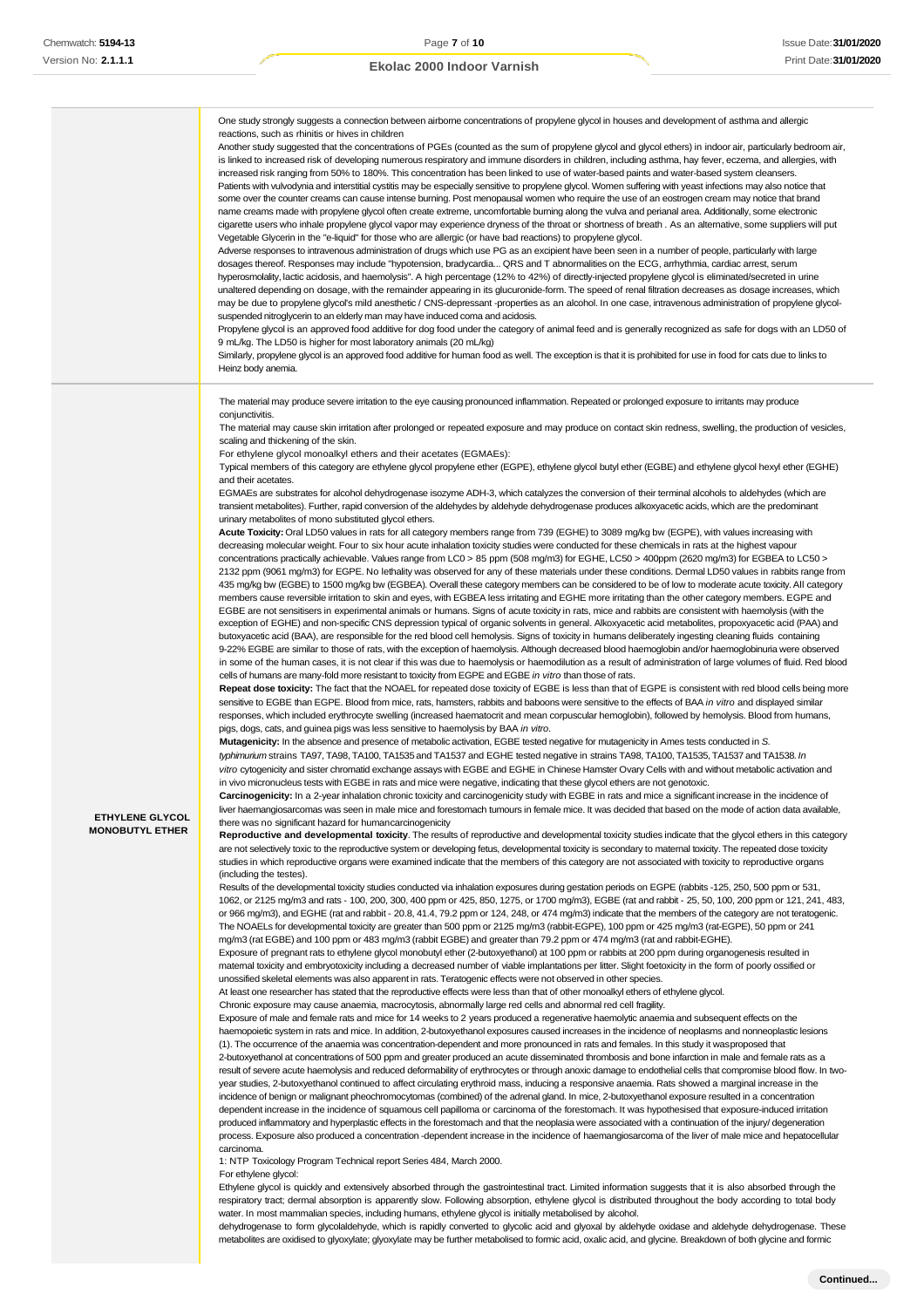acid can generate CO2, which is one of the major elimination products of ethylene glycol. In addition to exhaled CO2, ethylene glycol is eliminated in the urine as both the parent compound and glycolic acid. Elimination of ethylene glycol from the plasma in both humans and laboratory animals is rapid after oral exposure; elimination half-lives are in the range of 1-4 hours in most species tested. **Respiratory Effects.** Respiratory system involvement occurs 12-24 hours after ingestion of sufficient amounts of ethylene glycol and is considered to be part of a second stage in ethylene glycol poisoning The symptoms include hyperventilation, shallow rapid breathing, and generalized pulmonary edema with calcium oxalate crystals occasionally present in the lung parenchyma. Respiratory system involvement appears to be dose-dependent and occurs concomitantly with cardiovascular changes. Pulmonary infiltrates and other changes compatible with adult respiratory distress syndrome (ARDS) may characterise the second stage of ethylene glycol poisoning Pulmonary oedema can be secondary to cardiac failure, ARDS, or aspiration of gastric contents. Symptoms related to acidosis such as hyperpnea and tachypnea are frequently observed; however, major respiratory morbidities such as pulmonary edema and bronchopneumonia are relatively rare and usually only observed with extreme poisoning (e.g., in only 5 of 36 severely poisoned cases). **Cardiovascular Effects.** Cardiovascular system involvement in humans occurs at the same time as respiratory system involvement, during the second phase of oral ethylene glycol poisoning, which is 12- 24 hours after acute exposure. The symptoms of cardiac involvement include tachycardia, ventricular gallop and cardiac enlargement. Ingestion of ethylene glycol may also cause hypertension or hypotension, which may progress to cardiogenic shock. Myocarditis has been observed at autopsy in cases of people who died following acute ingestion of ethylene glycol. As in the case of respiratory effects, cardiovascular involvement occurs with ingestion of relatively high doses of ethylene glycol. Nevertheless, circulatory disturbances are a rare occurrence, having been reported in only 8 of 36 severely poisoned cases.Therefore, it appears that acute exposure to high levels of ethylene glycol can cause serious cardiovascular effects in humans. The effects of a long-term, low-dose exposure are unknown. Gastrointestinal Effects. Nausea, vomiting with or without blood, pyrosis, and abdominal cramping and pain are common early effects of acute ethylene glycol ingestion. Acute effects of ethylene glycol ingestion in one patient included intermittent diarrhea and abdominal pain, which were attributed to mild colonic ischaemia; severe abdominal pain secondary to colonic stricture and perforation developed 3 months after ingestion, and histology of the resected colon showed birefringent crystals highly suggestive of oxalate deposition. **Musculoskeletal Effects.** Reported musculoskeletal effects in cases of acute ethylene glycol poisoning have included diffuse muscle tenderness and myalgias associated with elevated serum creatinine phosphokinase levels, and myoclonic jerks and tetanic contractions associated with hypocalcaemia. **Hepatic Effects.** Central hydropic or fatty degeneration, parenchymal necrosis, and calcium oxalate crystals in the liver have been observed at autopsy in cases of people who died following acute ingestion of ethylene glycol. **Renal Effects.** Adverse renal effects after ethylene glycol ingestion in humans can be observed during the third stage of ethylene glycol toxicity 24-72 hours after acute exposure. The hallmark of renal toxicity is the presence of birefringent calcium oxalate monohydrate crystals deposited in renal tubules and their presence in urine after ingestion of relatively high amounts of ethylene glycol. Other signs of nephrotoxicity can include tubular cell degeneration and necrosis and tubular interstitial inflammation. If untreated, the degree of renal damage caused by high doses of ethylene glycol progresses and leads to haematuria, proteinuria, decreased renal function, oliguria, anuria , and ultimately renal failure. These changes in the kidney are linked to acute tubular necrosis but normal or near normal renal function can return with adequate supportive therapy. **Metabolic Effects.** One of the major adverse effects following acute oral exposure of humans to ethylene glycol involves metabolic changes. These changes occur as early as 12 hours after ethylene glycol exposure. Ethylene glycol intoxication is accompanied by metabolic acidosis which is manifested by decreased pH and bicarbonate content of serum and other bodily fluids caused by accumulation of excess glycolic acid. Other characteristic metabolic effects of ethylene glycol poisoning are increased serum anion gap, increased osmolal gap, and hypocalcaemia. Serum anion gap is calculated from concentrations of sodium, chloride, and bicarbonate, is normally 12-16 mM, and is typically elevated after ethylene glycol ingestion due to increases in unmeasured metabolite anions (mainlyglycolate). **Neurological Effects:** Adverse neurological reactions are among the first symptoms to appear in humans after ethylene glycol ingestion. These early neurotoxic effects are also the only symptoms attributed to unmetabolised ethylene glycol. Together with metabolic changes, they occur during the period of 30 minutes to 12 hours after exposure and are considered to be part of the first stage in ethylene glycol intoxication. In cases of acute intoxication, in which a large amount of ethylene glycol is ingested over a very short time period, there is a progression of neurological manifestations which, if not treated, may lead to generalized seizures and coma. Ataxia, slurred speech, confusion, and somnolence are common during the initial phase of ethylene glycol intoxication as are irritation, restlessness, and disorientation. Cerebral edema and crystalline deposits of calcium oxalate in the walls of small blood vessels in the brain were found at autopsy in people who died after acute ethylene glycol ingestion. Effects on cranial nerves appear late (generally 5-20 days post-ingestion), are relatively rare, and according to some investigators constitute a fourth, late cerebral phase in ethylene glycol intoxication. Clinical manifestations of the cranial neuropathy commonly involve lower motor neurons of the facial and bulbar nerves and are reversible over many months. **Reproductive Effects:** Reproductive function after intermediate-duration oral exposure to ethylene glycol has been tested in three multi-generation studies (one in rats and two in mice) and several shorter studies (15-20 days in rats and mice). In these studies, effects on fertility, foetal viability, and male reproductive organs were observed in mice, while the only effect in rats was an increase in gestational duration. **Developmental Effects:** The developmental toxicity of ethylene glycol has been assessed in several acute-duration studies using mice, rats, and rabbits. Available studies indicate that malformations, especially skeletal malformations occur in both mice and rats exposed during gestation; mice are apparently more sensitive to the developmental effects of ethylene glycol. Other evidence of embyrotoxicity in laboratory animals exposed to ethylene glycol exposure includes reduction in foetal body weight. **Cancer:** No studies were located regarding cancer effects in humans or animals after dermal exposure to ethylene glycol. **Genotoxic Effects**: Studies in humans have not addressed the genotoxic effects of ethylene glycol. However, available *in vivo* and *in vitro* laboratory studies provide consistently negative genotoxicity results for ethylene glycol.

NOTE: Changes in kidney, liver, spleen and lungs are observed in animals exposed to high concentrations of this substance by all routes. \*\* ASCC (NZ) SDS

**Acute Toxicity Carcinogenicity Carcinogenicity**  $\circ$ **Skin Irritation/Corrosion Reproductivity**  $\varnothing$ **Serious Eye Damage/Irritation STOT - Single Exposure**  $\circ$ **Respiratory or Skin sensitisation STOT - Repeated Exposure** ல **Mutagenicity Aspiration Hazard**  $\circ$ *Legend: – Data required to make classificationavailable*

> *– Data available but does not fill the criteria for classification* ×

*– Data Not Available to makeclassification*

#### **SECTION 12 ECOLOGICAL INFORMATION**

#### <span id="page-7-0"></span>**Toxicity**

**DO NOT** discharge into sewer or waterways.

#### **Persistence and degradability**

**Ingredient Persistence: Water/Soil Persistence: Air**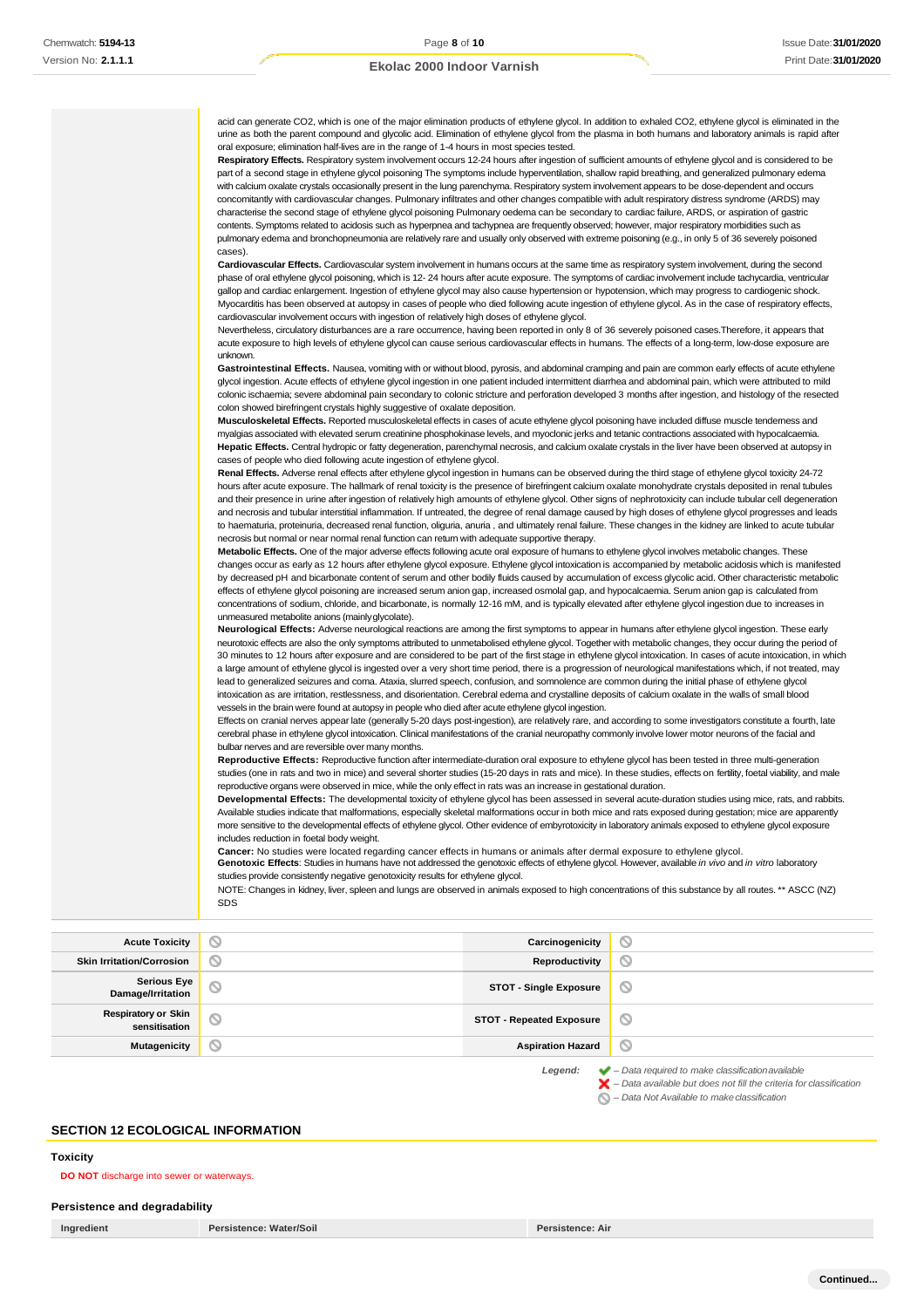| propylene glycol                | LOW                         | LOW                           |
|---------------------------------|-----------------------------|-------------------------------|
| ethylene alvcol monobutyl ether | LOW (Half-life = $56$ days) | LOW (Half-life $= 1.37$ days) |

#### **Bioaccumulative potential**

| Ingredient                                          | <b>Bioaccumulation</b> |  |  |  |
|-----------------------------------------------------|------------------------|--|--|--|
| propylene glycol                                    | LOW (BCF = $1$ )       |  |  |  |
| ethylene glycol monobutyl ether LOW (BCF = $2.51$ ) |                        |  |  |  |
| Mobility in soil                                    |                        |  |  |  |
| Ingredient                                          | <b>Mobility</b>        |  |  |  |

# ethylene glycol monobutyl ether  $HIGH (KOC = 1)$

#### **SECTION 13 DISPOSAL CONSIDERATIONS**

propylene glycol HIGH (KOC = 1)

#### **Waste treatment methods Product /Packaging disposal** Legislation addressing waste disposal requirements may differ by country, state and/ or territory. Each user must refer to laws operating in their area. In some areas, certain wastes must be tracked. A Hierarchy of Controls seems to be common - the user should investigate: **Reduction** Reuse **Recycling** Disposal (if all else fails) This material may be recycled if unused, or if it has not been contaminated so as to make it unsuitable for its intended use. If it has been contaminated, it may be possible to reclaim the product by filtration, distillation or some other means. Shelf life considerations should also be applied in making decisions of this type. Note that properties of a material may change in use, and recycling or reuse may not always be appropriate. **DO NOT** allow wash water from cleaning or process equipment to enter drains. It may be necessary to collect all wash water for treatment before disposal. In all cases disposal to sewer may be subject to local laws and regulations and these should be considered first. Where in doubt contact the responsible authority. Recycle wherever possible. Consult manufacturer for recycling options or consult local or regional waste management authority for disposal if no suitable treatment or disposal facility can be identified. Dispose of by: burial in a land-fill specifically licenced to accept chemical and / or pharmaceutical wastes or incineration in a licenced apparatus (after admixture with suitable combustible material). Decontaminate empty containers. Observe all label safeguards until containers are cleaned and destroyed.

#### **SECTION 14 TRANSPORT INFORMATION**

**Labels Required**

**Marine Pollutant** NO

#### **Land transport (UN): NOT REGULATED FOR TRANSPORT OF DANGEROUS GOODS**

**Air transport (ICAO-IATA / DGR): NOT REGULATED FOR TRANSPORT OF DANGEROUS GOODS**

**Sea transport (IMDG-Code / GGVSee): NOT REGULATED FOR TRANSPORT OF DANGEROUS GOODS**

### **SECTION 15 REGULATORY INFORMATION**

**Safety, health and environmental regulations / legislation specific for the substance or mixture**

#### **PROPYLENE GLYCOL(57-55-6) IS FOUND ON THE FOLLOWING REGULATORY LISTS**

Not Applicable

#### **ETHYLENE GLYCOL MONOBUTYL ETHER(111-76-2) IS FOUND ON THE FOLLOWING REGULATORY LISTS**

Singapore Permissible Exposure Limits of Toxic Substances International Agency for Research on Cancer (IARC) - Agents Classified by the IARC Monographs

**National Inventory Status** Australia - AICS Y Canada - DSL Y Canada - NDSL N (propylene glycol; ethylene glycol monobutyl ether) China - IECSC Y Europe - EINEC / ELINCS / Y<br>NLP Japan - ENCS Y Korea - KECI Y New Zealand - NZIoC Y Philippines - PICCS Y USA - TSCA Y